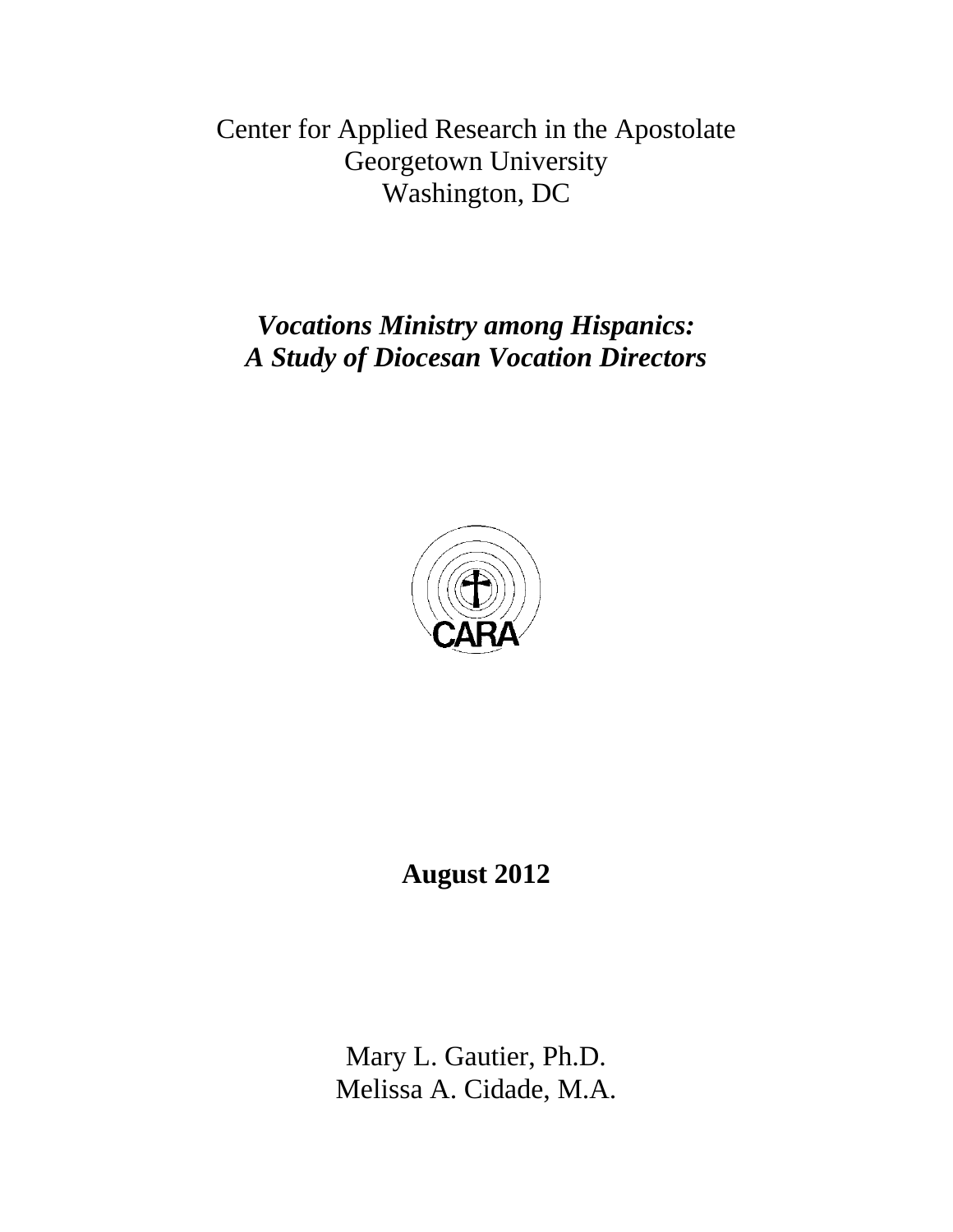## **Center for Applied Research in the Apostolate Georgetown University Washington, DC**

## *Vocations Ministry among Hispanics: A Study of Diocesan Vocation Directors*

## **Executive Summary**

 In winter 2012 the National Conference of Diocesan Vocation Directors (NCDVD) commissioned the Center for Applied Research in the Apostolate (CARA) for a study of its members to study the impediments and successes encountered by diocesan vocation directors as they work to promote vocations to priesthood among Hispanics. This report presents findings from a national survey of Diocesan Vocation Directors who were members of NCDVD in 2012.

In collaboration with NCDVD, CARA developed a questionnaire for diocesan vocation directors who are members of NCDVD. The questionnaire was then programmed by NCDVD into an Internet survey and hosted on NCDVD servers. NCDVD sent an e-mail to all 179 members in late June requesting their participation in the survey. After repeated reminders, a total of 127 Diocesan Vocation Directors submitted a completed survey, for a response rate of 71 percent.

 The questionnaire asked diocesan vocation directors about their tenure as a vocation director, their fluency with Spanish, the capacity within their office to handle inquiries in Spanish, and the vocations materials they produce in a language other than English. It asked about the number of Hispanics currently in formation for the diocese as well as the number of Hispanic inquirers they have had in the past 12 months. The survey also asked about the number of vocations programs they attended in the last year, whether any of these are offered in Spanish, and how many Hispanics they noted in attendance. Finally, vocation directors were asked to assess their personal assets that contribute to their success in vocations work among Hispanics as well as factors that they see as impediments to that work.

## **Major Findings**

• Diocesan vocation directors are, on average, 44 years of age and half have been priests for ten years or more. They have served in that position for an average of four years. Compared to all priests nationally, vocation directors are slightly more ethnically diverse. Compared to recent diocesan ordinands, vocation directors are more likely to be U.S.-